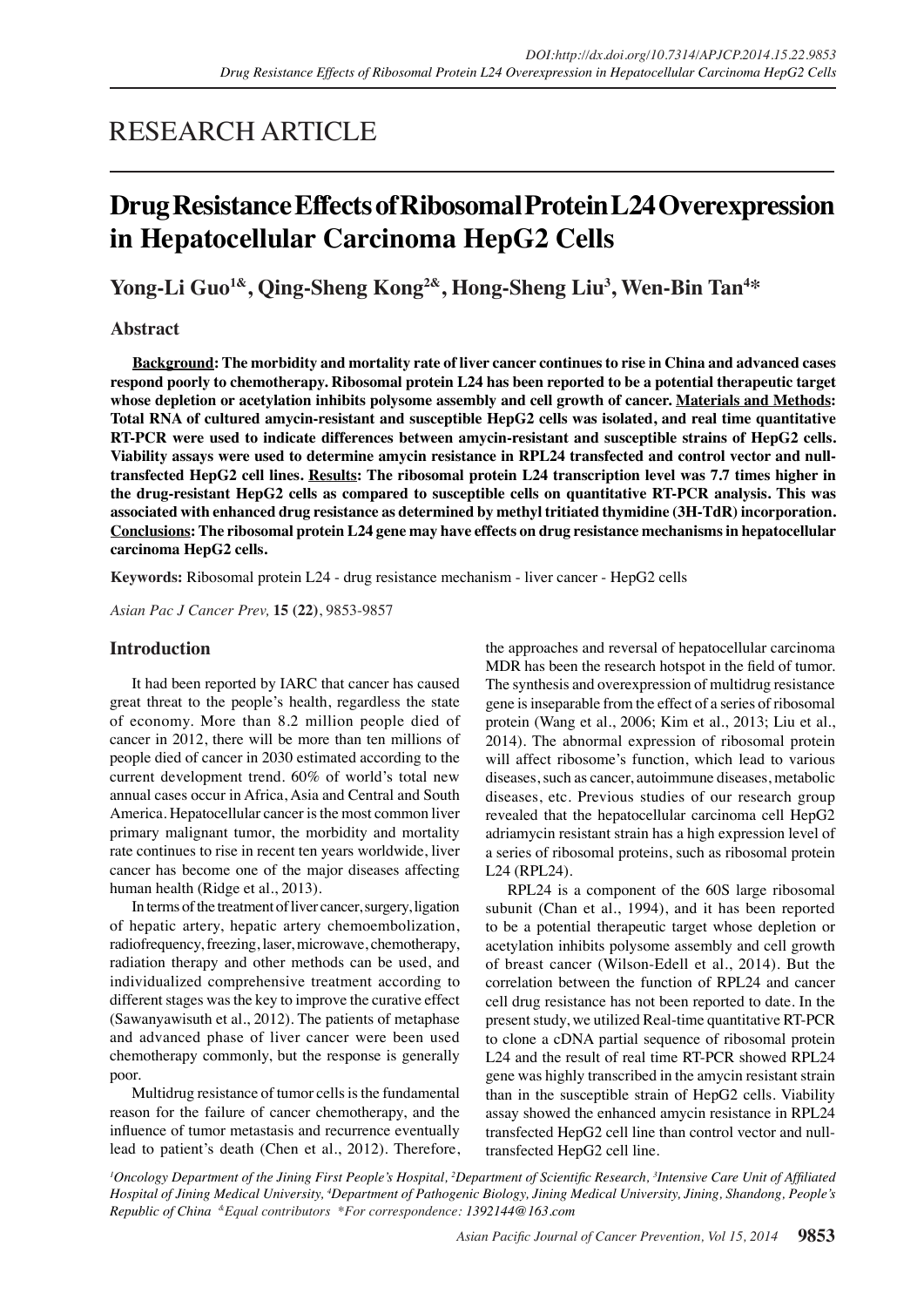# *Yong-Li Guo et al* **Materials and Methods**

### *Cell culture experiments*

Human adenocarcinoma cell line HepG2 (ATCC, CCL-185) was cultured in RPMI-1640 medium (DMEM, with 15% fetal bovine Serum), 100 U/ml streptomycin and 100 U/ml penicillin (Invitrogen) at 37℃ in a humidified 5%  $\mathrm{CO}_2$  atmosphere. Cultures of cells were harvested at 80% confluence 24 hours before stimulation, counted and seeded in six well plates at a density of 30, 000 cells per ml. The drug-resistant human hepatocellular carcinoma HepG2 cell line were selected from susceptible cell line, in each generation, the resistance level has been maintained by amycin treatment at  $IC_{50}$  level. The  $IC_{50}$  of drug-resistant human hepatocellular carcinoma HepG2 cell line is 2.76 μg/ml, 79-fold greater than that in the susceptible strain (0.035 μg/ml).

### *RNA extraction*

Total RNA of cultured drug-resistant HepG2 cells and susceptible HepG2 cells was isolated using Trizol reagent.

### *Real-time RT-PCR*

Real-time quantitative RT-PCR was done by LightCycler-RNA amplification Kit. By using of 3 purified RNA samples independently, the reaction was repeated; by using of LightCycler software (version 3.3), the threshold cycle number was determined. The experiment primers: RPL24 (forward: 5'-GGACTCACGGCGCTCATTAATTC-3', reverse: 5'-GACACGTGCGACACGACACC-3') and β-action (forward: 5'-ActccatcctgTgcctcgctt-3', reverse: 5'- GTTCTTCATCCAATTGCCTCCCT-3'). In one LightCycler run, the experiment was repeated three times in order to confirm the real-time RT-PCR accuracy and reproducibility. The ribosomal protein L24 quantitative RT-PCR result was normalized by β-actin gene. The overexpression fold was calculated (formula: 2 (Rt-Et)=2 (Rn-En), Rt: the threshold cycle number for the  $\beta$ -action gene in resistant strain; Et: RPL24 gene threshold cycle number in resistant strain; Rn: the threshold cycle number for the β-action gene in susceptible strain; En: RPL24 gene threshold cycle number in susceptible strain. Fivefold expression level were considered overexpression in experiment samples.

## *Expression vector Construction*

After the specific primers were designed, the entire RPL24 coding region were PCR amplified.The reverse primer been used in this experiment was removed the original stop codon, in order to maintain the reading frame through the DNA encoding C-terminal peptide. Forward primer: 5'-TCGCTCTATGTCGGCCCACAATAA-3'; reverse primer: 5'-AATATCAGCTTTCTAGCTTGCGACGC-3'. The PCR conditions were: 94℃ for 5 min, then 30 cycles of 94℃ for 40 s, 57℃ for 50 s, 72℃ for 1 min, then 72℃ for 10 min. The PCR product was electrophoresised and purified by quick Gel extraction kit of Qiagen. With T4 DNA ligase to the pcDNA3.1 (+) vector, the purified PCR product was ligated, and the reaction solution was transformed into HepG2 cells. By restriction analysis of recombinants with BamH I and Hind III, the positive

clones were identified by PCR with specific primers and vector primers after selection. Then the RPL24/pcDNA3.1 (+) expression plasmid were been verified accuracy by further sequencing.

### *Cell culture and stable transfection*

Prior to transfection, human adenocarcinoma cell line HepG2 was cultured in DMEM with 10% FBS, 100 mg/ml streptomycin and 100 units/ml penicillin (Invitrogen) at 37°C in a humidified  $5\%$  CO<sub>2</sub> atmosphere. When reached 50-60% confluence, the HepG2cells were transfected according to the manufacturer's instructions using Lipofectamine. Briefly, The day before transfection, trypsinize and count the cells. In each Plate well, 4 x 104 cells were isolated in 0.5 ml of complete growth medium. On the day of transfection, the cell density should reach 50~80% confluent. 0.5 μg DNA was diluted into 100 μl of Opti-MEM® I Reduced Serum Medium without serum for each well of transfected cells, and 1.5-2.5 μl of Lipofectamine® LTX was diluted into the above diluted DNA solution, gently mixed, then incubate to form DNA-Lipofectamine® LTX complexes at room temperature for 25 minutes.Remove growth medium from cells and replace with 0.5 ml of complete growth medium. 100 μl of DNA-Lipofectamine® LTX complexes were added directly into each wel, mix gently by rocking the plate back and forth. For the following transfection, the complexes do not have to be removed. Incubate the cells at 37℃, in  $CO<sub>2</sub>$  incubator for additional 48 h before being harvested for RT-PCR.

Stable expression cell lines were created once the cells were confirmed express the expected protein. The cell line sensitivity were been tested (0.032 μg/ml amycin, which can kill cells within one week). Forty-eight hours posttransfection, remove the transfection solution, add fresh medium without amycin, then the cells were splited (1:5 ratio), allowed to attach for 20 min, then the selective medium was added. The cells were incubated at 37℃ after themedium was changed into medium containing 0.053 μg/ml amycin. Eevery 3-4 days, the selecting medium was replaced, until the clones were observed. Eight days later, the medium was replaced with medium containing 0.032 μg/ml amycin. By using dilution method in 96-well microtiter plate, the resistant cell lines were isolated, until only one colony was found, and the plate was incubated. The cells were harvested when the colony filled most area of the well, and the cells were transferred to a 24-well plate with  $0.5$  ml fresh medium  $(0.002 \mu g/ml$  amycin), the clone was expanded, by the sequence of 12- well plates, 6-well plates and T-25 flask finally. RT-PCR and Western blotting were used for the cell expression analysis.

## *Total RNA Isolation and RPL24 transcript RT-PCR analysis*

The total RNA of RPL24 was isolated by using Trizol reagent from transfected cells. In each sample, 5mg isolated total RNA was used for first-strand cDNA synthesis as a template. The cDNA was synthesized at 70 ℃ for 5 min, and 0℃ for 5 min, then 37℃1.5 h with a random primer using Avian myeloblastosis virus (AMV) reverse transcriptase (TaKaRa). At 99 ℃ for 5 min, the reverse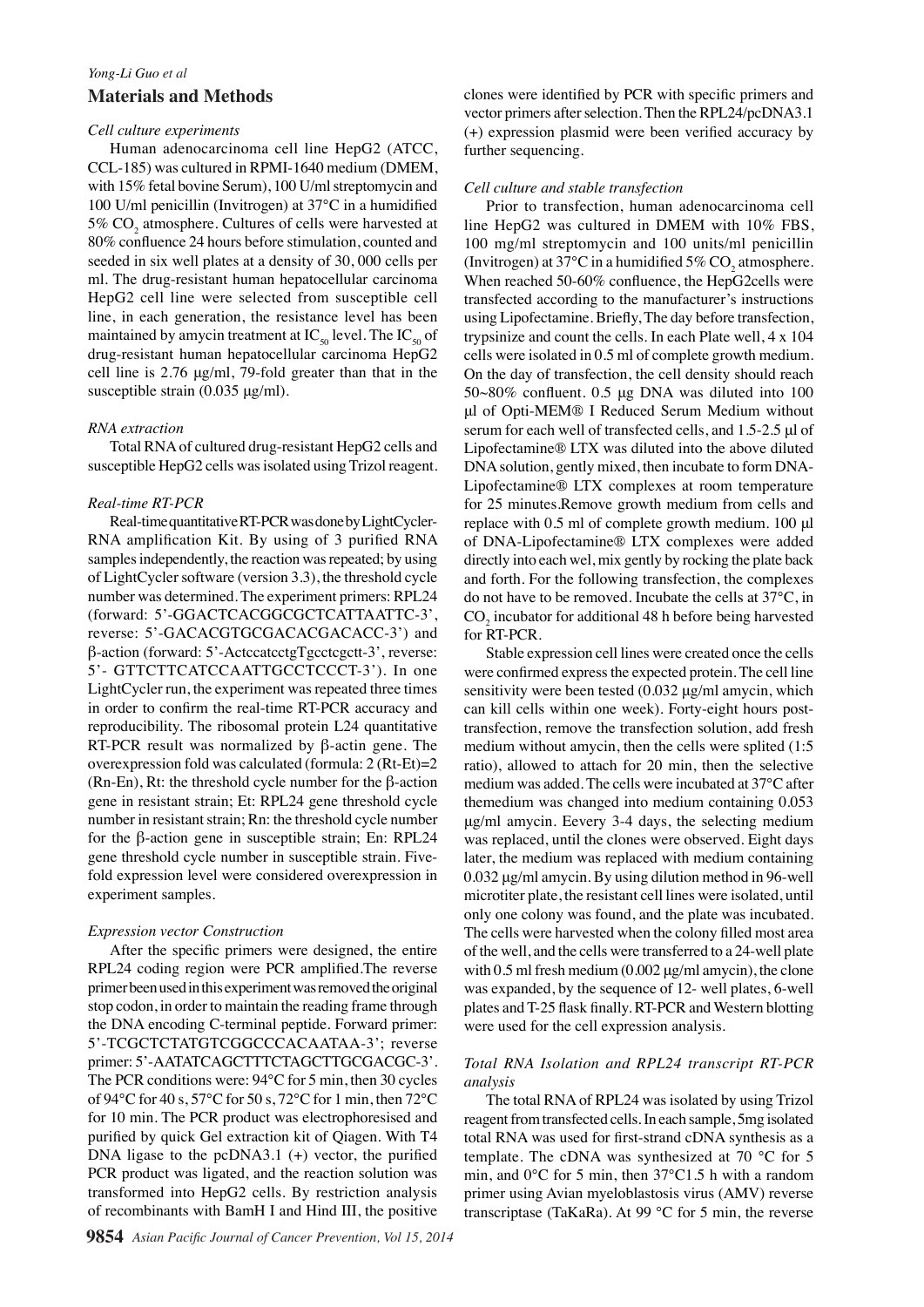

**Figure 1. Quantitative RT-PCR assay of RPL24 mRNA in Resistant and Susceptible Strains of HepG2 Cell Line.** Quantitative RTPCR was performed by using a Lightcycle-RNA amplification Kit SYBR Green and repeated using three independently purified RNA samples. The enhancement of fluorescence was found to be proportional to the initial concentration of template cDNA. RPL24 transcript copy numbers were normalized based on expression of the housekeeping β -actin from respective strains. R represents drug-resistant strain and S represents a susceptible strain. The data are presented as means±SD. n=3, *p*=0.03

transcriptase was inactivated. The forward gene-specific primer (5'-ATGTCGGCCCACAAAACGTCTC-3') and the reverse vector primer (5'-TAGAGCGCACAGTCAAGGCTA-3') in RPL24 gene amplification were been used for transcriptional express confirmation. The primers used for β-actin PCR amplification was: forward: 5'-CTCCATCCAGGCCTCGTTGT-3', reverse: 5'- GGTTCATCTCCAATGCCTGCTT -3'. The RT reaction product (1mg) was used for routine PCR as the reaction template. The cycling parameters: 95℃ for 5 min followed by 26 cycles of 94℃ for 40 s, 57 ℃for 50 s and 72℃ for 1 min, followed by a final extension step of 72℃ for 10 min.

#### *3H-TdR incorporation*

HepG2 cells were kept in the presence of various concentrations of amycin for 72 h before 3H-TdR incorporation. Eighteen hours before harvesting, 1 lCi of 3H-TdR was added to the medium of each well. To harvest the cells, DMEM medium was discarded, the HepG2 cells were washed with 0.05 M PBS (pH 7.4) three times, and detached from the microtiter wells by trypsinization. Detached HepG2 cells were harvested onto glass fiber filter paper using a mini-MASH II microharvesting device (Whittaker MA Bioproducts, Walkersville, MD) and 3H-TdR incorporated into HepG2 (cell associated 3H-TdR) was determined using a Wallac 1414 (WALLAC, Finland) liquid scintillation counter according to the manufacturer's instructions. The relative viability was calculated in treated cells by contrast of control cells (HepG2 cells transfected with vector and null-transfected HepG2 cells) as the ratio of 3H-TdR reduction. Each condition was performed in triplicate.

#### *Statistical analysis*

The inhibiting effect (E) of the amycin on the cell viability was described by the equation:  $E=$  (Emax\*C)/  $(EC_{50}+C)$ . The horizontal axis is the concentration of amycin, vertical axis is the inhibition rate; Emax is the



**Figure 2. RT-PCR Analysis of RPL24 mRNA in HepG2 Cells using Forward Primer of RPL24 and Reverse Primer of Vector (1: null cell; 2: RPL24 Transfected Cell; 3: Null Vector).** The production of the transcripts was detected in cells transfected with RPL24 (lane 2); No signal was detected either in normal cells (lane 3) or in cells transfected with vector (lane 1)

concentration at which maximum effect is reached, while  $EC_{50}$  (50% effective dose [ED50]) is the concentration at which 50% of the maximum effect is reached. The 95% confidence intervals were used to determine significant differences among different cells.

### **Results**

#### *Real-time RT-PCR*

In order to analysis the amplification fold of RPL24 gene, real-time quantitative RT-PCR was used in drugresistant human hepatocellular carcinoma HepG2 cell line and in susceptible HepG2 cell line. In order to determine the relative copy numbers, the cycle number of RPL24 was normalized against β-actin cycle number by which the amplification reached the threshold between drugresistant human hepatocellular carcinoma HepG2 cell line and susceptible HepG2 cell line. The RPL24 exhibited 7.7-fold higher level of transcription in drug-resistant human hepatocellular carcinoma HepG2 cell line than in susceptible HepG2 cell line. The results suggested that RPL24 expression was up-regulated in drug-resistant human hepatocellular carcinoma HepG2 cell line (Figure 1).

#### *Transcription and expression of RPL24 in HepG2 cells*

After stable transfection cell line were gained, total RNA was isolated from control cells and RPL24 transfected cells, and RT-PCR was performed using forward RPL24-specific primer and the reverse vectorspecific primer. A pair of β-actin primers of HepG2 cell line was used to ensure the validity of the reaction system. A 207 bp product, was observed in RPL24 gene transfected cells only (Figure 2), confirming that RPL24 had been transcribed in the transfected cells.

#### *Viability assay*

To investigate the RPL24 expression in relation to amycin resistance, HepG2 cell line stably transfected with RPL24 or control vector and null-transfected HepG2 cells were used for this assay. The time course and dose-response of cell viability over a wide range of concentrations of amycin was measured based on the 3H-TdR incorporation assay. HepG2 cell line that is transfected with either RPL24 or control vector gene or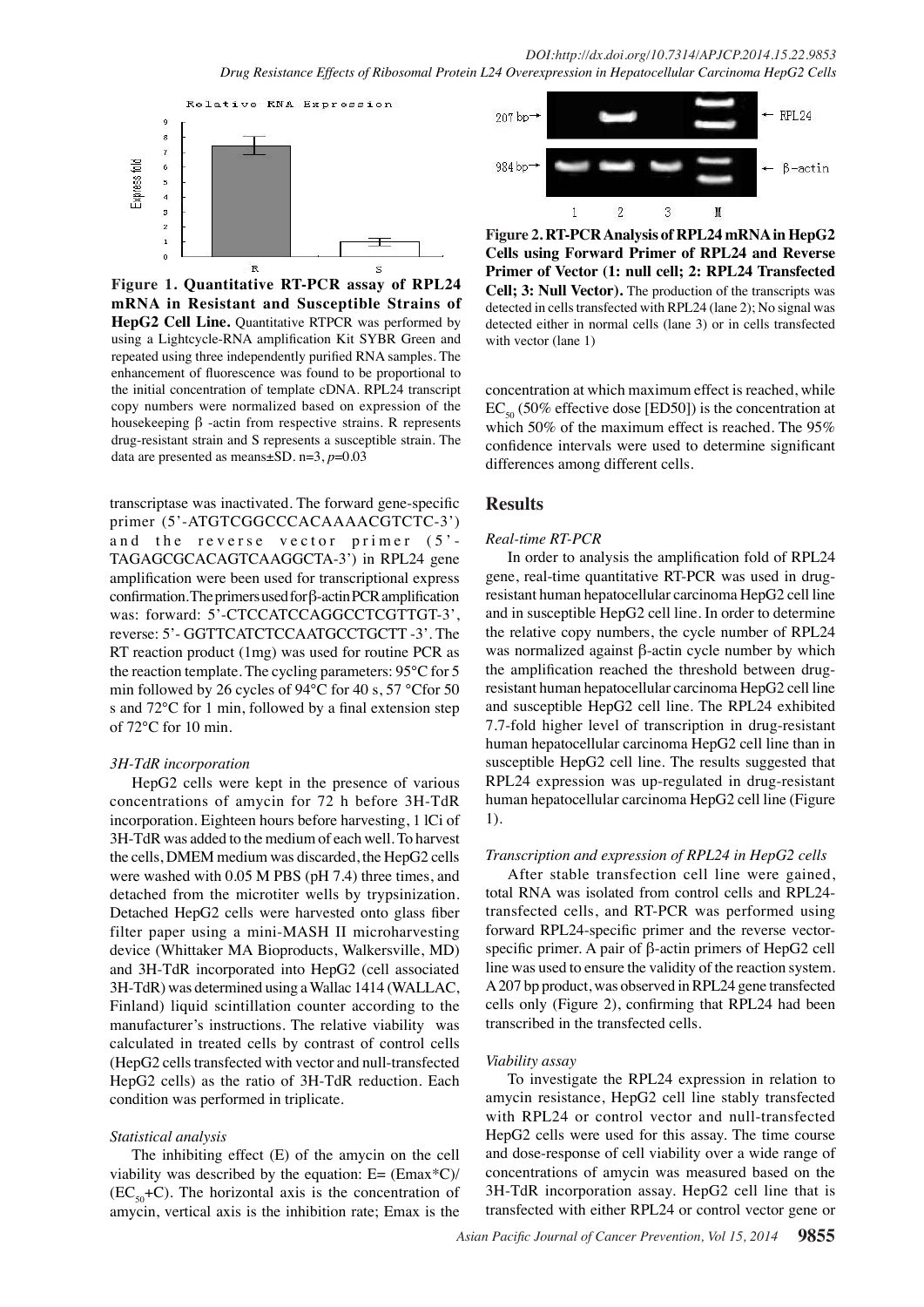

**Figure 3. Inhibitive Effect of Amycin on Cell Viability.**  The cultured cells were treated with different concentration of amycin and incubated for 72 h. The inhibiting effect (E) of the amycin on the cell viability was described by the equation: E=  $(Emax*C) / (EC<sub>so</sub>+C)$ 

null-transfected HepG2 cells were treated with various concentrations of amycin (0, 0.003, 0.012, 0.057, 0.196, 0.425, 2.187, 3.215, 4.374 μg/ml) for 72 h and cell survival was analyzed according to 3H-TdR incorporation in order to observe the cell viability. The  $EC_{so}$  and 95% confidence intervals of null-transfected cells are 0.053 (0.032-0.074), the  $EC_{50}$  and 95% confidence intervals of vector-transfected cells are 0.058 (0.038-0.078), and the  $EC_{50}$  and 95% confidence intervals of RPL24 transfected cells are 0.103 (0.073-0.134) (Figure 7). Obvious cell viability augmentation was observed in the RPL24 transfected HepG2 cells compared to null-transfected or vector-transfected cells (Figure 3).

#### **Discussion**

The recurrence of hepatocellular carcinoma metastasis is an important factor affecting the long-term survival of human, tumor recurrence or distant metastasis will occurr in more than 70% of clinical curative surgical resection or liver transplantation patients with hepatocellular carcinoma (Llovet, 2014). Above 90% of death factor were related to tumor metastasis and recurrence. The clinical correlation study has revealed the tumor size, number, vascular invasion and disseminated lesions were important prognostic factors in hepatocellular carcinoma (Huang et al., 2013; Xu et al., 2014), but clinical practice suggests that the clinical and pathological features of tumor, such as size and number, cannot predict the metastatic potential of tumor recurrence accurately. Biological characters of tumors may be the real key of recurrence and metastasis. Previous studies have gained large number of molecular markers of hepatocellular carcinoma recurrence and metastasis (Enooku et al., 2012; Hou et al., 2013). But because of the complexity of the recurrence and metastasis of molecular regulatory networks, single hepatocellular carcinoma molecular markers have limited value of interpretation and intervention of recurrence and metastasis mechanism. A lot of molecular information can be obtained by the use of high off chip technology, some molecular labels has been found which can represent for

the different biological behavior of liver cancer, some key genes and proteins was the key of later research. From the tiny RNA (microRNA) study, miRNA spectra of hepatocellular carcinoma recurrence and metastasis has been found recently (Wang et al., 2014), which also tells us that all the stages were involved in the regulation of hepatocellular carcinoma biological characteristics, such as gene transcription, post transcription regulation and protein expression.

Chemotherapy was the most common used method for the liver cancer treatment despite surgical operation (Kataoka et al., 2014) but the multiple drug resistance has become the biggest obstacle in hepatocellular carcinoma treatment. Research in the gene expression changes of liver cancer cell resistance to chemotherapy drugs mainly focused on multidrug resistance mechanism, include MDR genes and non MDR genes (Oishi et al., 2014). In this study, the results showed that the ribosomal protein L24 transcription level was 7.7 times higher in drug-resistant human hepatocellular carcinoma HepG2 cell line than in susceptible HepG2 cell line. Expression of RPL24 also increases the amycin resistance in susceptible HepG2 cell. Although we do not have enough information to pinpoint the exact amycin resistance role of RPL24, our results suggested that RPL24 was a good candidate for further research of amycin resistance.

As a ribosomal protein, RPL24 can influence the synthesis of a subset of proteins (Barkic et al., 2009). The altered translational profile may enhance the overall fitness of the cells and increase the tolerance of the cells, then and the organisms can against harmful chemicals, such as amycin. It has been reported the expression of ribosomal proteins was important for mitochondrial biogenesis (Haque et al., 2010). Since mitochondria are the organelles responsible for the oxidation reaction, their increase can accelerate the rate to detoxify amycin. This may be a possible way that RPL24 mediates amycin resistance. RPL24 may also help to increase the expression of other proteins to help to degrade amycin. Proteomic study to characterize those target proteins was needed to elucidate the mechanism of RPL24-dependent amycin resistance.

Since RPL24 is likely to be an upstream factor of amycin resistance, its increase may cause a more significant increase in downstream factors, which can be more beneficial than other resistance-associated markers. The upstream role also makes it likely that RPL24 can confer resistance against a broad range of antibiotics. In addition, the highly conserved nature of RPL24 also suggests that the antibiotic resistance associated RPL24 is present in a variety of species. The study of RPL24 functions has a broad application.

In summary, we have studied the primary function of RPL24 in drug resistance field. Based on the characteristics of the gene, it is a member of the ribosomal protein family. The convergence of data in the present study suggests that RPL24 may confer some amycin resistance in human hepatocellular carcinoma HepG2 cell line. Research results had provided a basis for further studies on the gene function of antibiotic resistance, which will improve our understanding of the molecular basis of ribosomal protein L24 mediated resistance in human carcinoma cell line.